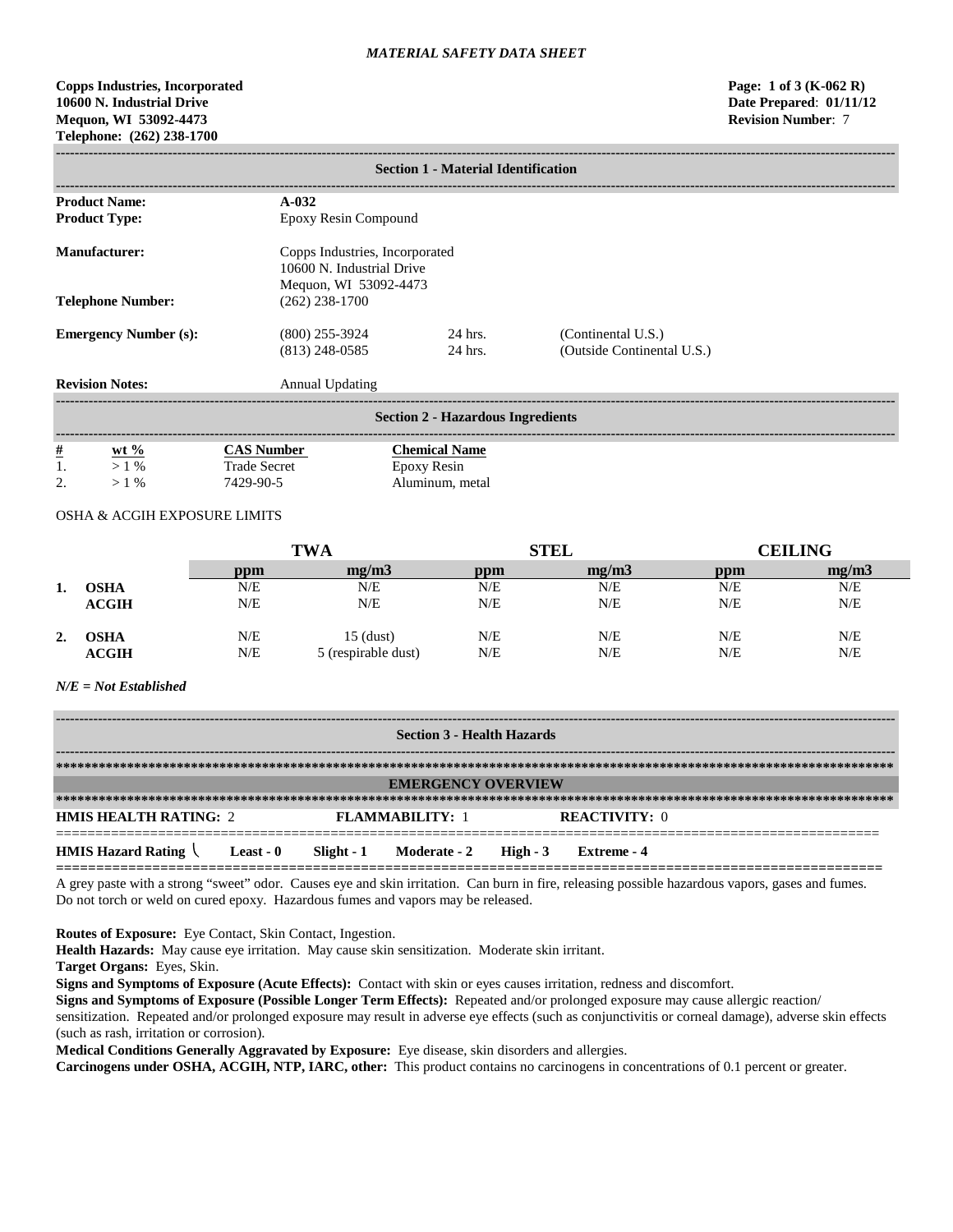| <b>Copps Industries, Incorporated</b> |
|---------------------------------------|
| Mequon, WI 53092-4473                 |
| Telephone: (262) 238-1700             |

#### **------------------------------------------------------------------------------------------------------------------------------------------------------------------------------------ Section 4 - First Aid**

**------------------------------------------------------------------------------------------------------------------------------------------------------------------------------------ Eye Contact:** Hold eyelids apart and immediately flush eyes with plenty of water for at least 15 minutes. Seek medical attention.

**Skin Contact:** Remove contaminated clothing/shoes and wipe excess from skin. Flush skin with water. Follow by washing with soap and water. If irritation occurs, seek medical attention. If contact with hot product occurs, immediately flush with cool water for 15 minutes. Carefully remove clothing; if clothing is stuck to a burn area do not pull it off, but cut around it. Cover burn area with a clean material. Get medical attention immediately.

**Inhalation:** Remove victim to fresh air and provide oxygen. If breathing is difficult, seek medical attention.

**Ingestion:** If swallowed, call physician immediately. Induce vomiting only as directed by medical personnel. Never give anything by mouth to an unconscious person. Get medical attention immediately.

| <b>Section 5 - Fire and Explosion Data</b> |  |
|--------------------------------------------|--|

| $-1$                    |                                     |                               | ------           |
|-------------------------|-------------------------------------|-------------------------------|------------------|
| 'lash<br>Point<br>ההההו | . от<br>200<br>$\sim$ $\sim$ $\sim$ | <b>Inner</b><br>amıt<br>nsinn | No<br>≅data<br>. |

**Auto Ignition Temperature:** No data **Lower Explosion Limit (LEL):** No data

**Fire Hazard Classification (OSHA/NFPA):** This product is not considered flammable nor combustible, but will burn if involved in a fire.

**Extinguishing Media:** Foam, Carbon Dioxide (CO2), or dry chemical.

**Special Fire Fighting Procedures:** Keep personnel removed from area and upwind of fire. Wear full fire-fighting turn-out gear (full bunker gear) and respiratory protection (SCBA). Cool fire exposed containers with water spray.

**Unusual Fire and Explosion Hazards:** Hazardous combustion products may be present. Combustion may form aldehydes, nitrous oxides, carbon monoxide (CO), and carbon dioxide (CO2).

**------------------------------------------------------------------------------------------------------------------------------------------------------------------------------------ Section 6 - Accidental Release Measures**

**------------------------------------------------------------------------------------------------------------------------------------------------------------------------------------ Containment Techniques (Removal of ignition sources, diking, etc.)** Stop the leak, if possible. Shut off or remove all ignition sources. Construct a dike to prevent spreading.

**Clean-Up Procedures:** Spread absorbent material over area. Wipe or scrape up material. Dispose of material in accordance with local, state and federal regulations. Wash area with soap and water. Prevent washings from entering sewers or waterways.

**Other Emergency Advice:** Wear protective clothing, boots, gloves, respirator, and eye protection.

#### ------------------------------------------------------------------------------------------------------------------------------------------------------------------------------------ **Section 7 - Handling and Storage**

**------------------------------------------------------------------------------------------------------------------------------------------------------------------------------------ Storage:** Store in a cool (60-80 °F), dry, ventilated place. Crystallization may occur if storage temperature drops below 55 °F for a prolonged period of time. Store in closed containers.

**Handling:** Avoid contact with skin, eyes, or clothing. When handling, do not eat, drink, or smoke.

**Other Precautions:** Wash thoroughly after handling. Remove contaminated clothing and gear. Decontaminate. Destroy leather or any articles which can not be decontaminated.

#### **------------------------------------------------------------------------------------------------------------------------------------------------------------------------------------ Section 8 - Personal Protection/Exposure Controls**

**------------------------------------------------------------------------------------------------------------------------------------------------------------------------------------ Eye Protection:** Chemical safety goggles recommended. Contact lenses should not be worn while using this product.

**Hand Protection:** Chemical resistant gloves recommended, such as neoprene or nitrite rubber.

**Respiratory Protection:** Not necessary under most operating conditions. NIOSH approved organic vapor respirator should be used in confined areas, or when conditions cause high vapor concentrations. If the percent oxygen is below normal then use self-contained breathing apparatus. **Protective Clothing:** Clean, body covering clothing should be utilized.

**Work and Hygienic Practices:** Eye wash stations and safety showers should be easily accessible.

#### **------------------------------------------------------------------------------------------------------------------------------------------------------------------------------------ Section 9 - Typical Physical and Chemical Properties**

| <b>Physical Form:</b>  | Paste   | <b>Vapor Density:</b>       | Heavier than air |  |
|------------------------|---------|-----------------------------|------------------|--|
| Color:                 | Grey    | <b>Boiling Point:</b>       | $>200$ °F        |  |
| Odor:                  | Sweet   | <b>Melting Point:</b>       | Not Applicable   |  |
| pH:                    | No Data | <b>Solubility in Water:</b> | Negligible       |  |
| <b>Vapor Pressure:</b> | No Data | <b>Specific Gravity:</b>    | 1.68             |  |
|                        |         |                             |                  |  |

#### **Section 10 - Stability and Reactivity**

**------------------------------------------------------------------------------------------------------------------------------------------------------------------------------------ Chemical Stability:** Stable **Conditions to Avoid (if unstable):** None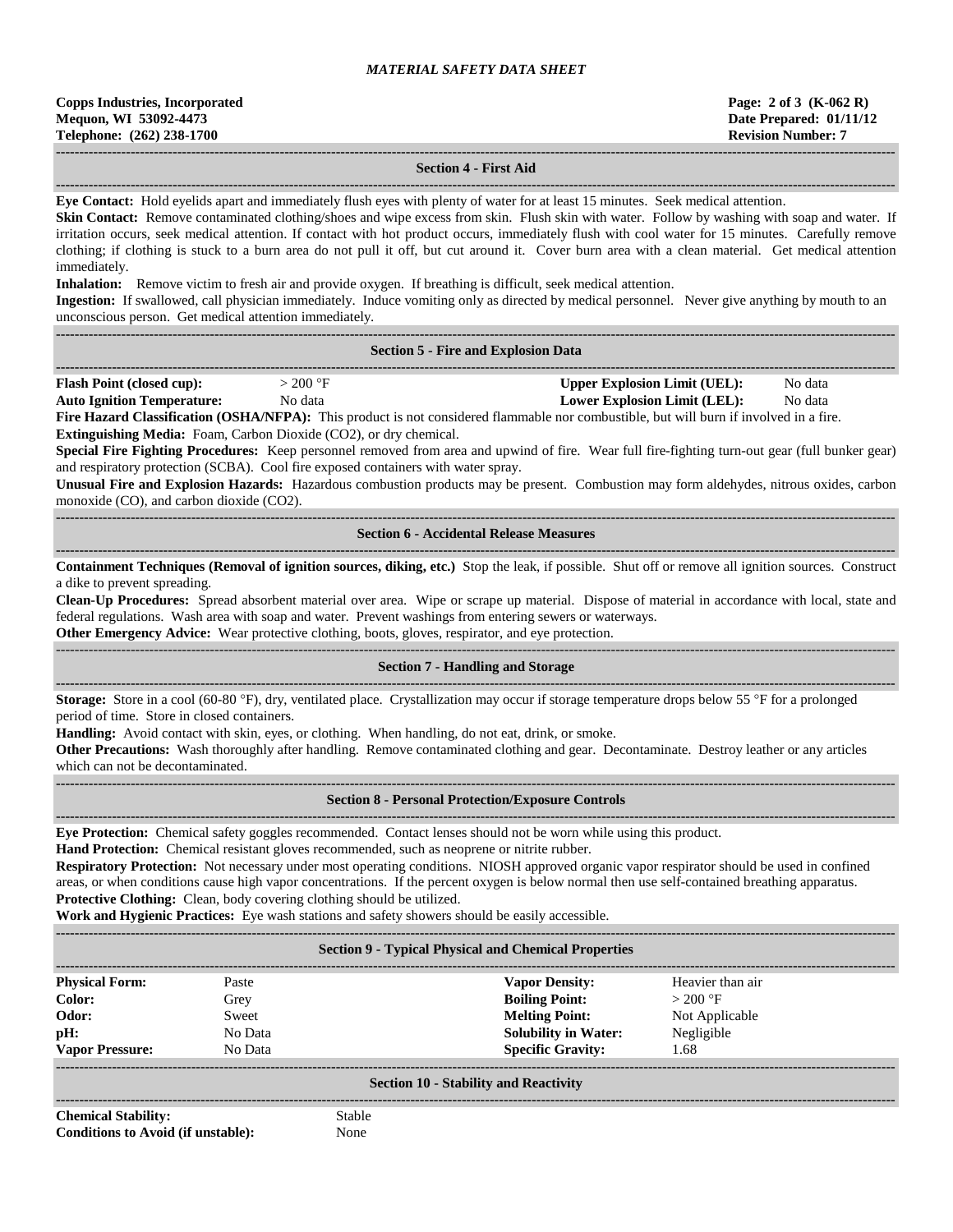| <b>Copps Industries, Incorporated</b> |
|---------------------------------------|
| Mequon, WI 53092-4473                 |
| Telephone: (262) 238-1700             |

|                                                                                          | Section 10 - Stability and Reactivity (con't.)                                                  |  |  |  |
|------------------------------------------------------------------------------------------|-------------------------------------------------------------------------------------------------|--|--|--|
| <b>Incompatibility (Materials to Avoid):</b><br><b>Hazardous Decomposition Products:</b> | Acids, strong oxidizing agents.<br>None                                                         |  |  |  |
| <b>Hazardous Polymerization:</b>                                                         | Contact with epoxy hardeners under uncontrolled conditions. May release excess heat and vapors. |  |  |  |
| Section 11 - Tovicological Properties                                                    |                                                                                                 |  |  |  |

#### **Section 11 - Toxicological Properties**

**------------------------------------------------------------------------------------------------------------------------------------------------------------------------------------** Acute Oral Toxicity (LD50, RAT): No data available. **Acute Dermal Toxicity (LD50, RABBIT):** No data available. Acute Inhalation Toxicity (LC50, RAT): No data available.

**------------------------------------------------------------------------------------------------------------------------------------------------------------------------------------**

# ------------------------------------------------------------------------------------------------------------------------------------------------------------------------------------

#### **Section 12 - Ecological Information**

**------------------------------------------------------------------------------------------------------------------------------------------------------------------------------------**

**------------------------------------------------------------------------------------------------------------------------------------------------------------------------------------**

No data available.

# **Section 13 - Disposal Considerations**

**------------------------------------------------------------------------------------------------------------------------------------------------------------------------------------ Waste Disposal:** This material does not contain any VOC's (volatile organic compounds). Dispose of material in accordance with applicable, local, state, and federal laws and regulations. The state and local regulations and laws may differ from federal regulations, and laws may change or be reinterpreted. This information only applies to the material as manufactured. Processing, use, or contamination may make the information in appropriate, inaccurate, or incomplete. Responsibility for proper waste disposal is with the owner of the waste.

| <b>Section 14 - Transport Information</b>                                                                                           |                                                                                                                |                                                                                                      |                                                                                                                             |  |  |
|-------------------------------------------------------------------------------------------------------------------------------------|----------------------------------------------------------------------------------------------------------------|------------------------------------------------------------------------------------------------------|-----------------------------------------------------------------------------------------------------------------------------|--|--|
| <b>DOT Non-Bulk Shipping Name:</b><br><b>DOT Bulk Shipping Name:</b><br><b>Technical Shipping Name:</b><br><b>DOT Hazard Class:</b> | Resin compound - not regulated<br>Resin compound - not regulated<br>NMFC Item 46030, Class 55<br>Not regulated | $\overline{I}$ $\overline{N}$ $\overline{H}$ :<br><b>Packing Group:</b><br><b>IMO Shipping Data:</b> | Not regulated<br>Not regulated<br>Resin compound - not regulated<br>ICAO/IATA Shipping Data: Resin compound - not regulated |  |  |

**Section 15 - Regulatory Information**

# *US FEDERAL REGULATIONS:*

**Toxic Substances Control Act (TSCA):** All components are included in the EPA Toxic Substances Control Act (TSCA) Chemical Substance Inventory or are not required to be listed on the TSCA Inventory.

**OSHA (29CFR1910.1200) Hazard Class(es):** Irritant. Sensitizer

**EPCRA Section 312 (40CFR370) Hazard Classes:** Immediate Health Hazard. Delayed Health Hazard.

**EPCRA Section 313 (40CFR372):** Toxic chemicals above "de minimus" level: Aluminum Dust (<5%); Ethylene glycol (<2%)

# *STATE REGULATIONS:*

**California Proposition 65 Substances:** (components known to the State of California to cause cancer and/or reproductive toxicity and subject to warning and discharge requirements under the "Safe Drinking Water and Toxic Enforcement Act of 1986"). None

# *INTERNATIONAL REGULATIONS*

**Canada: WHMIS Hazard Classification:** Class D, division 2B **WHMIS Risk Phrases:** Eye or skin irritant. Skin sensitizer. **WHMIS Symbols:** Stylized T **------------------------------------------------------------------------------------------------------------------------------------------------------------------------------------**

#### **Section 16 - Other Information**

**------------------------------------------------------------------------------------------------------------------------------------------------------------------------------------** *To the best of our knowledge, the information contained herein is accurate. However, neither Copps Industries nor any of its agents assume any liability whatsoever for the accuracy or completeness of the information contained herein. Final determination of suitability of any material is the sole responsibility of the user. All materials may present unknown health hazards and should be used with caution. Although certain hazards are described herein, we cannot guarantee that these are the only hazards which exist.*

**Revision Date:** 01/11/12 **Revised By:** Aleksey Kozlov **Replaces Revision Dated:** 01/28/10 **Title:** Technical Director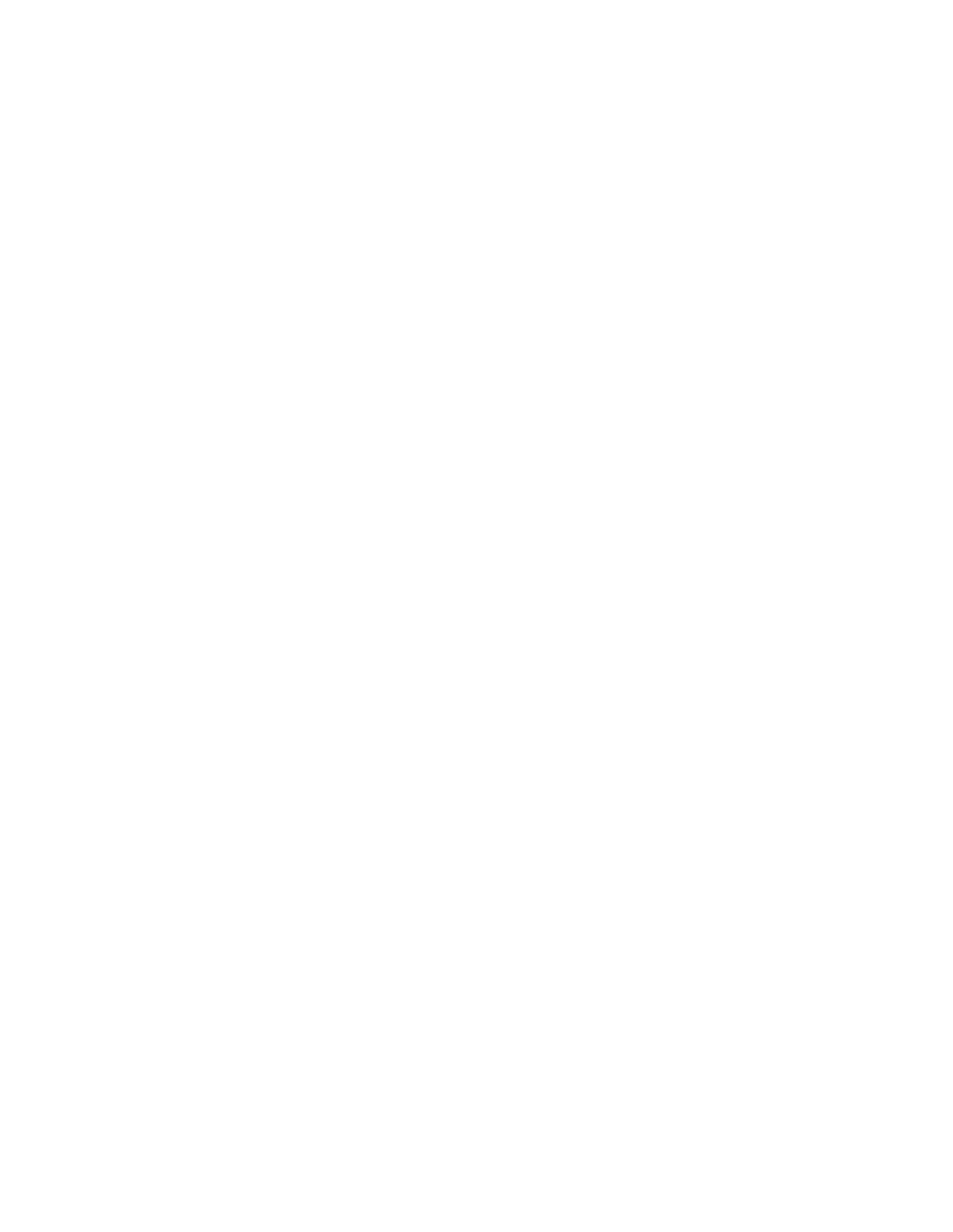**Copps Industries, Incorporated Page: 1 of 3 (K-062 H) 10600 N. Industrial Drive Date Prepared: 01/11/12 Mequon, WI 53092-4473 Revision Number: 7 Telephone: (262) 238-1700**

| <b>Section 1 - Material Identification</b>                            |                                      |                                                             |                                                  |  |  |  |  |
|-----------------------------------------------------------------------|--------------------------------------|-------------------------------------------------------------|--------------------------------------------------|--|--|--|--|
| <b>Product Name:</b>                                                  | $B-0.32$                             |                                                             |                                                  |  |  |  |  |
| <b>Product Type:</b>                                                  | Epoxy Hardener Compound              |                                                             |                                                  |  |  |  |  |
| <b>Manufacturer:</b>                                                  |                                      | Copps Industries, Incorporated<br>10600 N. Industrial Drive |                                                  |  |  |  |  |
| Mequon, WI 53092-4473<br><b>Telephone Number:</b><br>$(262)$ 238-1700 |                                      |                                                             |                                                  |  |  |  |  |
| <b>Emergency Number (s):</b>                                          | $(800)$ 255-3924<br>$(813)$ 248-0585 | 24 hrs.<br>24 hrs.                                          | (Continental U.S.)<br>(Outside Continental U.S.) |  |  |  |  |
| <b>Revision Notes:</b>                                                | Annual Updating                      |                                                             |                                                  |  |  |  |  |
| <b>Section 2 - Hazardous Ingredients</b>                              |                                      |                                                             |                                                  |  |  |  |  |
| $\frac{\#}{1}$<br>wt $\%$                                             | <b>CAS Number</b>                    | <b>Chemical Name</b>                                        |                                                  |  |  |  |  |
| $< 1\%$<br>2.<br>$>1\%$                                               | 108-95-2<br><b>Trade Secret</b>      | Phenol<br>Amine                                             |                                                  |  |  |  |  |

#### OSHA & ACGIH EXPOSURE LIMITS

|    |                  | TWA |       | <b>STEL</b> |       | <b>CEILING</b> |       |
|----|------------------|-----|-------|-------------|-------|----------------|-------|
|    |                  | ppm | mg/m3 | ppm         | mg/m3 | ppm            | mg/m3 |
|    | OSHA             | 5.0 | 19.0  | N/E         | N/E   | N/E            | N/E   |
|    | ACGIH            | 5.0 | 19.0  | N/E         | N/E   | N/E            | N/E   |
| 2. | <b>OSHA</b>      | N/E | N/E   | N/E         | N/E   | N/E            | N/E   |
|    | $\mathbf{ACGIH}$ | N/E | N/E   | N/E         | N/E   | N/E            | N/E   |

# *N/E = Not Established*

| <b>Section 3 - Health Hazards</b> |                     |            |                        |           |                      |  |
|-----------------------------------|---------------------|------------|------------------------|-----------|----------------------|--|
|                                   |                     |            |                        |           |                      |  |
| <b>EMERGENCY OVERVIEW</b>         |                     |            |                        |           |                      |  |
|                                   |                     |            |                        |           |                      |  |
| <b>HMIS HEALTH RATING: 3</b>      |                     |            | <b>FLAMMARILITY: 1</b> |           | <b>REACTIVITY: 0</b> |  |
| <b>HMIS Hazard Rating</b>         | Least - $\mathbf 0$ | Slight - 1 | Moderate - 2           | High $-3$ | Extreme - 4          |  |

**========================================================================================================** A tan paste with an amine odor. Corrosive to skin. Corrosive to eyes. Severe skin irritant. Severe eye irritant. May cause skin sensitization. May cause respiratory sensitization. Can burn in fire, releasing possible hazardous vapors, gases and fumes.

Do not torch or weld on cured epoxy. Hazardous fumes and vapors may be released.

**\*\*\*\*\*\*\*\*\*\*\*\*\*\*\*\*\*\*\*\*\*\*\*\*\*\*\*\*\*\*\*\*\*\*\*\*\*\*\*\*\*\*\*\*\*\*\*\*\*\*\*\*\*\*\*\*\*\*\*\*\*\*\*\*\*\*\*\*\*\*\*\*\*\*\*\*\*\*\*\*\*\*\*\*\*\*\*\*\*\*\*\*\*\*\*\*\*\*\*\*\*\*\*\*\*\*\*\*\*\*\*\*\*\*\*\*\*\* Routes of Exposure:** Eye Contact, Skin Contact, Inhalation, Ingestion.

**Health Hazards:** Corrosive to skin. Corrosive to eyes. Severe skin irritant. Severe eye irritant. May cause skin sensitization. May cause respiratory sensitization.

**Target Organs:** Eyes, Skin, and Respiratory System.

**Signs and Symptoms of Exposure (Acute Effects):** Burns of the eye may cause blindness. Contact of undiluted products with the eyes or skin quickly causes severe irritation and pain and may cause burns, necrosis, and permanent injury. Inhalation of mists may severely damage contacted tissue and produce scarring. Product is readily absorbed through the skin and may cause discomfort, injury or serious health problems unless treated properly.

**Signs and Symptoms of Exposure (Possible Longer Term Effects):** This substance may cause respiratory sensitization to exposed workers. **Medical Conditions Generally Aggravated by Exposure:** Asthma, chronic respiratory disease (e.g. Bronchitis, emphysema). Eye disease, skin disorders and allergies.

**Carcinogens under OSHA, ACGIH, NTP, IARC, other:** This product contains no carcinogens in concentrations of 0.1 percent or greater.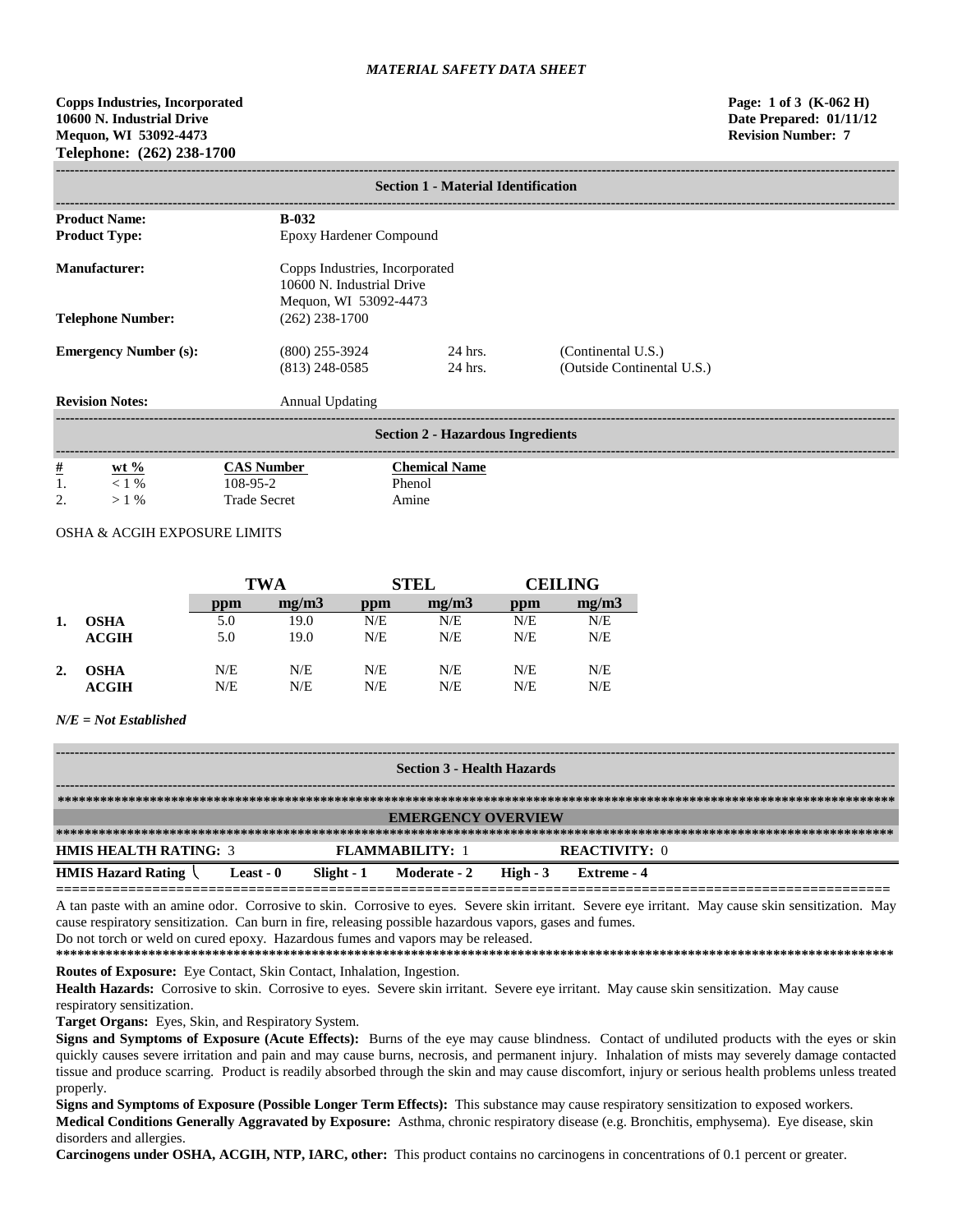**------------------------------------------------------------------------------------------------------------------------------------------------------------------------------------ Section 4 - First Aid**

**------------------------------------------------------------------------------------------------------------------------------------------------------------------------------------ Eye Contact:** Hold eyelids apart and immediately flush eyes with plenty of water for at least 15 minutes. Seek medical attention. **Skin Contact:** Remove contaminated clothing/shoes and wipe excess from skin. Immediately flush affected area with water for at least 15 minutes. Cover the affected area with a sterile dressing or clean sheeting and seek medical attention immediately. DO NOT APPLY GREASES OR OINTMENTS. Control shock if present. **Inhalation:** Remove victim to fresh air and provide oxygen. If breathing is difficult, seek medical attention. **Ingestion:** In the event of ingestion, administer 3-4 glasses of milk or water. DO NOT INDUCE VOMITING. Seek medical attention immediately. **------------------------------------------------------------------------------------------------------------------------------------------------------------------------------------ Section 5 - Fire and Explosion Data ------------------------------------------------------------------------------------------------------------------------------------------------------------------------------------ Flash Point (closed cup):**  $> 200 \text{ °F}$  **Lower Explosion Limit (LEL):** No data **Upper Explosion Limit (UEL):** No data **Auto Ignition Temperature:** No data **Fire Hazard Classification (OSHA/NFPA):** This product is considered neither flammable nor combustible, but will burn if involved in a fire. **Extinguishing Media:** Foam, Carbon Dioxide (CO2), or dry chemical. **Special Fire Fighting Procedures:** Keep personnel removed from area and upwind of fire. Wear full fire-fighting turnout gear (full bunker gear) and respiratory protection (SCBA). Cool fire exposed containers with water spray. **Unusual Fire and Explosion Hazards:** Hazardous combustion products may be present. Combustion may form aldehydes, nitrous oxides, carbon monoxide (CO), and carbon dioxide (CO2). **------------------------------------------------------------------------------------------------------------------------------------------------------------------------------------ Section 6 - Accidental Release Measures ------------------------------------------------------------------------------------------------------------------------------------------------------------------------------------ Containment Techniques (Removal of ignition sources, diking etc.)** Reduce vapor spreading with a water spray. Stop the leak, if possible. Shut off or remove all ignition sources. Construct a dike to prevent spreading. **Clean-Up Procedures:** Spread absorbent material over area. Transfer to containers by suction. For large spills, recover spilled material with a vacuum truck. Dispose of material in accordance with local, state and federal regulations. Wash area with soap and water. Prevent washings from entering sewers or waterways. **Other Emergency Advice:** Wear protective clothing, boots, gloves, respirator, and eye protection. **------------------------------------------------------------------------------------------------------------------------------------------------------------------------------------ Section 7 - Handling and Storage ------------------------------------------------------------------------------------------------------------------------------------------------------------------------------------ Storage:** Store in a cool (60-80°F), dry, ventilated place. Store in closed containers. **Handling:** Avoid breathing of vapors. Handle in well-ventilated workspace. Avoid contact with skin, eyes, or clothing. When handling, do not eat, drink, or smoke. **Other Precautions:** Emergency showers and eye wash stations should be readily accessible. Wash thoroughly after handling. Remove contaminated clothing and gear. Decontaminate. Destroy leather or any articles, which can not be decontaminated. **------------------------------------------------------------------------------------------------------------------------------------------------------------------------------------ Section 8 - Personal Protection/Exposure Controls ------------------------------------------------------------------------------------------------------------------------------------------------------------------------------------ Eye Protection:** Full-face shield with chemical safety goggles. Contact lenses should not be worn while using this product. **Hand Protection:** Neoprene rubber gloves. Cuffed butyl rubber gloves. Nitrile rubber gloves. **Respiratory Protection:** Not necessary under most operating conditions. NIOSH approved organic vapor respirator should be used in confined areas, or when conditions cause high vapor concentrations. If the percent oxygen is below normal then use self-contained breathing apparatus. **Protective Clothing:** Impervious clothing. Slickersuit. Rubber boots. Full rubber suit (rain gear). Butyl or latex protective clothing. **Work and Hygienic Practices:** Eye wash stations and safety showers should be easily accessible. **------------------------------------------------------------------------------------------------------------------------------------------------------------------------------------ Section 9 - Typical Physical and Chemical Properties ------------------------------------------------------------------------------------------------------------------------------------------------------------------------------------ Physical Form:** Paste **Vapor Density:** Heavier than air **Color:** Tan **Tan <b>Boiling Point:**  $>200^{\circ}F$ **Odor:** Amine **Melting Point:** Not applicable **pH:** No Data **Solubility in Water:** Negligible **Vapor Pressure:** No Data **Specific Gravity:** 1.70 **------------------------------------------------------------------------------------------------------------------------------------------------------------------------------------ Section 10 - Stability and Reactivity**

# **------------------------------------------------------------------------------------------------------------------------------------------------------------------------------------**

**Chemical Stability:** Stable **Conditions to Avoid (if stable):** None **Incompatibility (Materials to Avoid):** Acids, strong oxidizing agents. **Hazardous Decomposition Products:** None

**Hazardous Polymerization:** Contact with epoxy resins under uncontrolled conditions. May release excess heat and vapors.